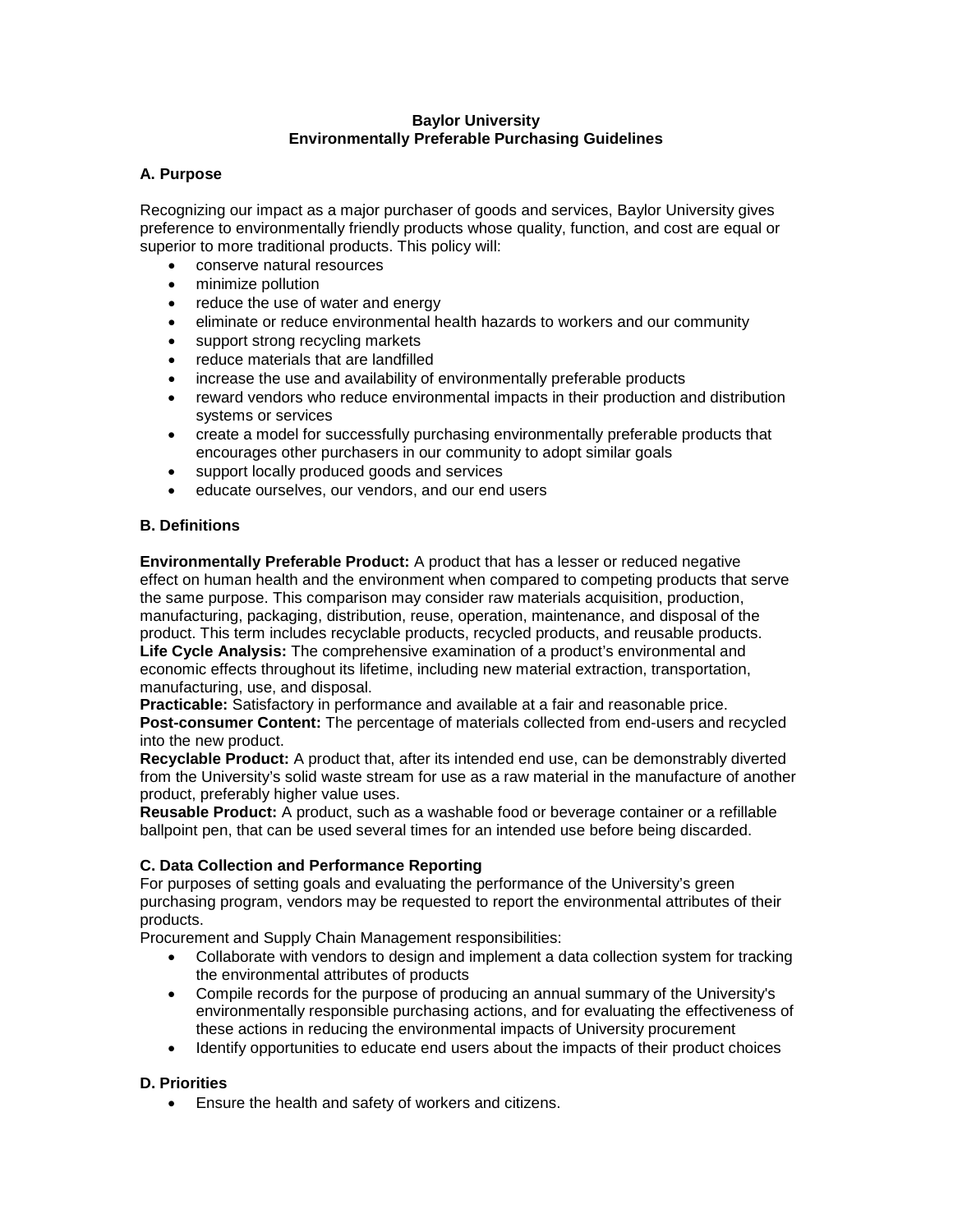- Support the Waco economy by purchasing goods and services from local vendors
- Procure goods and services that are environmentally friendly without compromising cost or quality.
- Comply with all local, state, and federal laws that govern our procurement activity.

# **E. Areas of Focus**

#### **1. Source Reduction**

Reducing unnecessary waste at the source allows the University to both mitigate the inefficient use of our natural resources and benefit economically from decreased handling and disposal costs.

Procurement activity may include:

- Institute practices that reduce waste, resulting in the purchase of fewer products whenever practicable and cost effective, but without reducing safety or workplace quality.
- Purchase remanufactured products such as laser toner cartridges, tires, furniture, equipment and automotive parts whenever practicable, but without reducing safety, quality or effectiveness.
- Consider short-term and long-term costs in comparing product alternatives. Include evaluation of total costs expected during the time a product is owned, including, but not limited to, acquisition, extended warranties, operation, supplies, maintenance, disposal costs and expected lifetime compared to other alternatives.
- Purchase products that are durable, long lasting, reusable or refillable.
- Request that vendors eliminate packaging or use the minimum amount necessary for product protection to the greatest extent practicable.
- Request packaging that is reusable, recyclable or compostable when suitable uses and programs exist.
- Reuse pallets and packaging materials.
- Require that all equipment purchased be compatible with products and services that provide source reduction benefits to the greatest extent practicable.

# **2. Recycled Content Products**

The University has made significant investments in developing a successful recycling system and recognizes that recycled content products are essential to the continuing viability of that recycling system, and for the foundation of an environmentally sound production system.

Procurement activity may include:

- Products for which the United States Environmental Protection Agency (U.S. EPA) has established minimum recycled content standard guidelines – such as printing paper, office paper, janitorial paper, construction, landscaping, transportation, vehicles, and non-paper office products – and which contain the highest postconsumer content practicable, but no less than the minimum recycled content standards established by the U.S. EPA Guidelines.
- Copiers and printers that can be used with recycled content products.
- Re-refined lubricating and industrial oil for use in vehicles and other equipment, as long as the product is certified by the American Petroleum Institute (API) as appropriate for use in such equipment.
- Asphalt concrete, aggregate base or portland cement concrete for road construction projects that contains recycled, reusable or reground materials.
- Recycled content transportation products including signs, cones, parking stops, delineators, and barricades.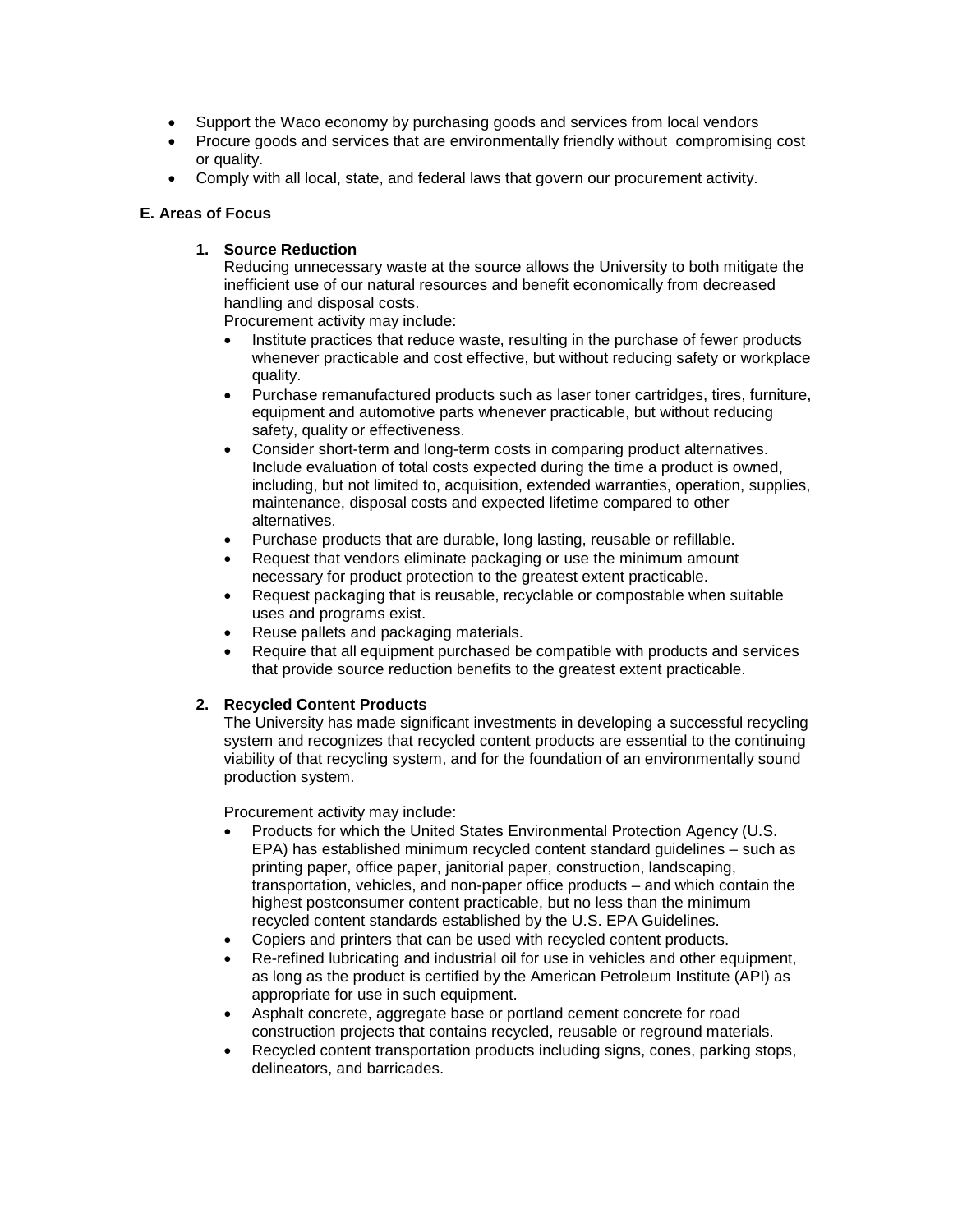# **3. Energy and Water Savings**

Recognizing that the generation of electricity is a major contributor to air pollution and global warming issues, and that clean water is a finite resource, the University values products that minimize the use of these valuable resources.

Procurement activity may include:

- Energy-efficient equipment with the most up-to-date energy efficiency functions, including, but not limited to, high-efficiency heating and cooling systems.
- Efficient lighting with energy-efficient equipment.
- Products which meet Energy Star certification, when practicable. When Energy Star labels are not available, choose energy-efficient products that are in the upper 25% of energy efficiency as designated by the Federal Energy Management Program.
- Water-saving products.

# **4. Landscaping**

Supporting low maintenance and environmentally sensitive landscapes minimizes the unnecessary use of fertilizers and water resources, therefore reducing the University's impact on the natural environment.

Procurement activity may include:

- Employ sustainable landscape management techniques for design, construction and maintenance. These techniques include, but are not limited to, integrated pest management, grass cycling, drip irrigation, composting, and procurement and use of mulch and compost that give preference to those produced from regionally generated plant debris and/or food waste programs.
- Minimize waste by selecting plants that are appropriate to the microclimate, species that can grow to their natural size in the space allotted them. Place preference on native and drought-tolerant plants that require no or minimal watering once established.
- Limit amount of impervious surfaces by procuring permeable substitutes such as permeable asphalt or pavers for walkways, patios and driveways.

# **5. Toxics and Pollution**

The use of toxics and the generation of pollution should be minimized to reduce risks to health, safety, and the environment.

Procurement activity may include:

- Refrain from procuring cleaning or disinfecting products (i.e. for janitorial or automotive use) containing carcinogens, mutagens, or teratogens. Chemicals to be avoided are listed by the U.S. EPA or the National Institute for Occupational Safety and Health on the Toxics Release Inventory.
- Phase out chlorofluorocarbon-containing refrigerants, solvents and similar products.
- Procure readily biodegradable surfactants and detergents that do not contain phosphates.
- Maintain buildings and landscapes, manage pest problems through the application of prevention techniques and physical, mechanical and biological controls
- Procure products with the lowest amount of volatile organic compounds (VOCs), highest recycled content, and low or no formaldehyde in materials such as paint, carpeting, adhesives, furniture and casework.
- Reduce or eliminate the use of products that contribute to the formation of dioxins and furans, including, but not limited to: